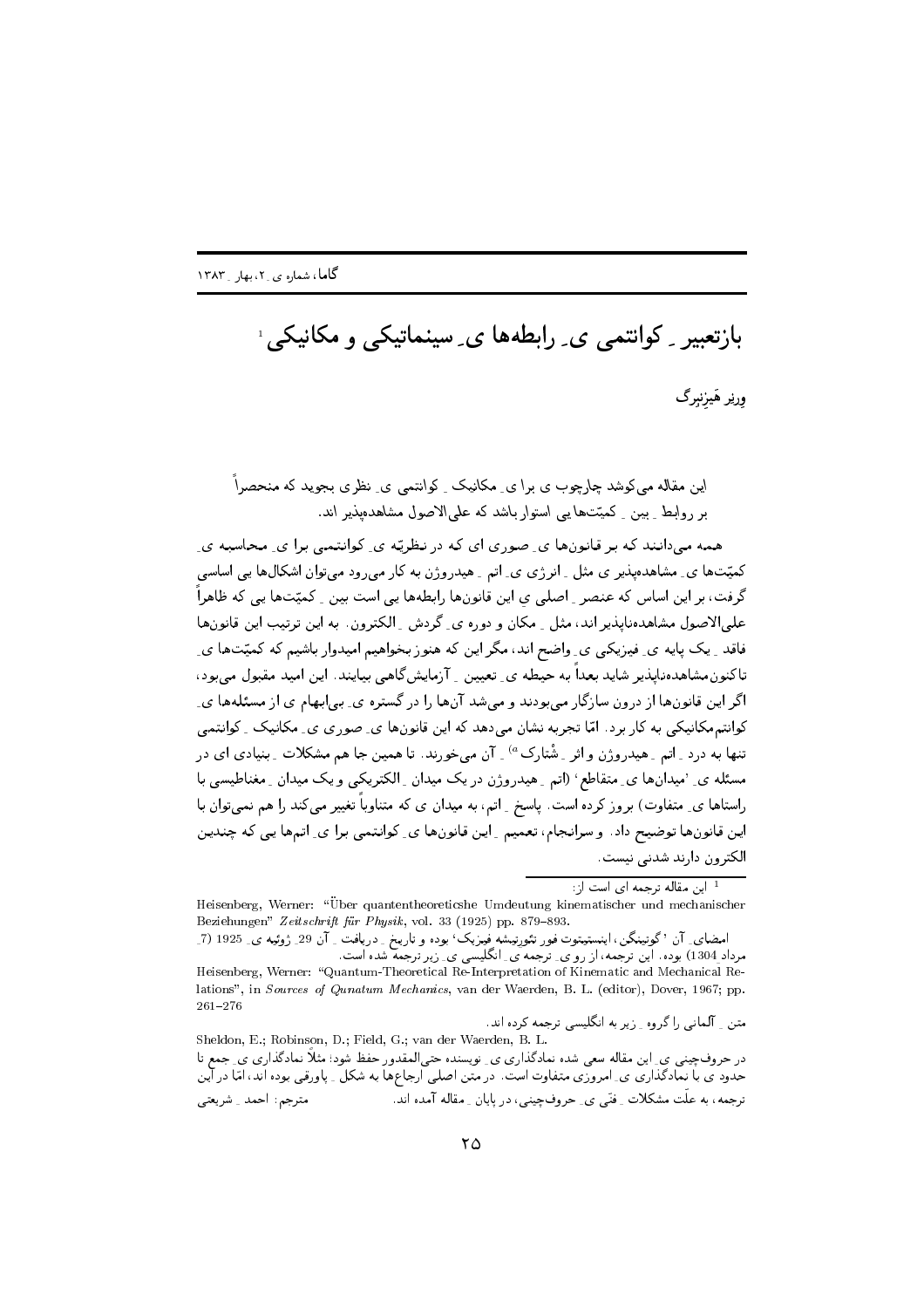2T3 M40 M4  z? 
 # L 5  2 "\$ ,8 (b 74H zB    "\$ = M40 M4  S 
 L H  . نیست. ریرا سرط ِ بسامد ِ اینشنین ` ــ بر ` (نه در همه ی ِ حالتها معتبر است) خود یک چنین جدایی ی ِ کامل ی از مکانیک ِ کلاسیک، یا (با استفاده از دیدگاه ِ نظریّه ی ِ امواج) بهتر است بگوییم ار سینمائیک ۱ پس ۱ این محالیک) را نسان می دهد. ابرا ای سادهترین مستنهها ای ۱ نوابنمی هم تمی توان ي في جهاز المستقلة المستوفى المستقلة المستقلة المستقلة المستقلة المستقلة المستقلة المستقلة المستقلة المستقلة ا مساهده ی ِ تمیت ها پی ته با تنون مساهدهآبدیر بوده اند، مش ِ محان و دوره ی ِ تردش ِ انجنرون ، فضح ِ اميد نتيم و تصديق نتيم به سم خواني اي ع باره اي از قانونها اي ِ نوابلمي با ارمايش بم و بيش ے کی جات ہے کی جات کرتے ہیں کہ اس کا ان کا ان کا ان کا ان کا ان کا ان کا ان کا ان کا ان کا ان کا ان کا ان کا ا همانند [محانيخا | بالاستحاجات البيم، اما طور ي به در ان فقط روابط [جين | بميت ها ي ] مساهدةپنديز / طاهر سود. می نوان سرط <sub>-</sub> بسامد و نطریه ی ِ پاسنده نبی ی ِ ترامرز `` به همراه <sub>-</sub> نعمیم اس در مقالهها ی ِ اخیر ` را مهمترین کامها ی ِ نخست به سو ی ِ چنین مکانیک ِ ِ دوانتمی ای دانست، و انها را برا ی ِ بررسی ی ِ مفصّل ِ چند مسئله ی ِ خاص به کار برد. ما خود را به بررسی ی ِ مسئلهها یی (4. -? ) 
 M R\$

ل کی گئی سے بھی کہ اس کے اس کے اس کا اس کا اس کے لیے اس کے اس کے اس کے اس کا اس کا ان کے اس کے اس کے اس کے اس ,
T8 g>= U T5  - -

$$
\mathfrak{E} = \frac{\mathrm{e}}{\mathrm{t}^3 c^2} [\mathrm{t} [\mathrm{t} \,\dot{\mathfrak{v}}]], \qquad \mathfrak{H} = \frac{\mathrm{e}}{\mathrm{t}^2 c^2} [\dot{\mathfrak{v}} \,\mathrm{t}],
$$

به طور کامل داده نمی شود. در مرتبهها ی بعدی ی تقریب، جملهها ی دیگر ی هم هست. مثلاً جملهها یی به شکل ِ

## $\frac{\text{e} \mathfrak{v} \mathfrak{v}}{\text{r} \cdot \text{e}^3}$

 $\sim$  סנדי האוליט טוני דיין הראש בארצון דיין כילידי טנידו ליינו דיין דיין. כ

$$
\frac{\mathrm{evv}^2}{\mathrm{r} c^4}
$$

 $\mathcal{F} = \{ \mathcal{F} \mid \mathcal{F} \in \mathcal{F} \mid \mathcal{F} \text{ and } \mathcal{F} \text{ is a finite number of } \mathcal{F} \}$  . The set of  $\mathcal{F} = \{ \mathcal{F} \mid \mathcal{F} \text{ is a finite number of } \mathcal{F} \}$ ل المسلم المستخدمة المستخدمة المستخدمة المستخدمة المستخدمة المستخدمة المستخدمة المستخدمة المستخدمة المستخدمة ا U2 - F  - 28 2 - F - J> 

می نوان پرسید به شخیل ۱ این جمیهها ای مرتبه با دیر در نظریه ای انوابیمی چیست. در نظریه ای - היה המודע היה עם היענט - הייננט - היה היה היה היה של היה היה של ה L  % 14 ( # M4 
 2\$ 
- 5 - A3B 
 5hT5  $\mathbf{r}$  , and  $\mathbf{r}$  is the contract of  $\mathbf{r}$  ,  $\mathbf{r}$  ,  $\mathbf{r}$  ,  $\mathbf{r}$  ,  $\mathbf{r}$  ,  $\mathbf{r}$  ,  $\mathbf{r}$  ,  $\mathbf{r}$  ,  $\mathbf{r}$  ,  $\mathbf{r}$  ,  $\mathbf{r}$  ,  $\mathbf{r}$  ,  $\mathbf{r}$  ,  $\mathbf{r}$  ,  $\mathbf{r}$  ,  $\mathbf{r}$  ,  $\$ است ـــ بنگته يك سرست \_ حالصة سينمائيكتي است. اين پرسس را، در سادەترين سكنل اس، مىفواتيىم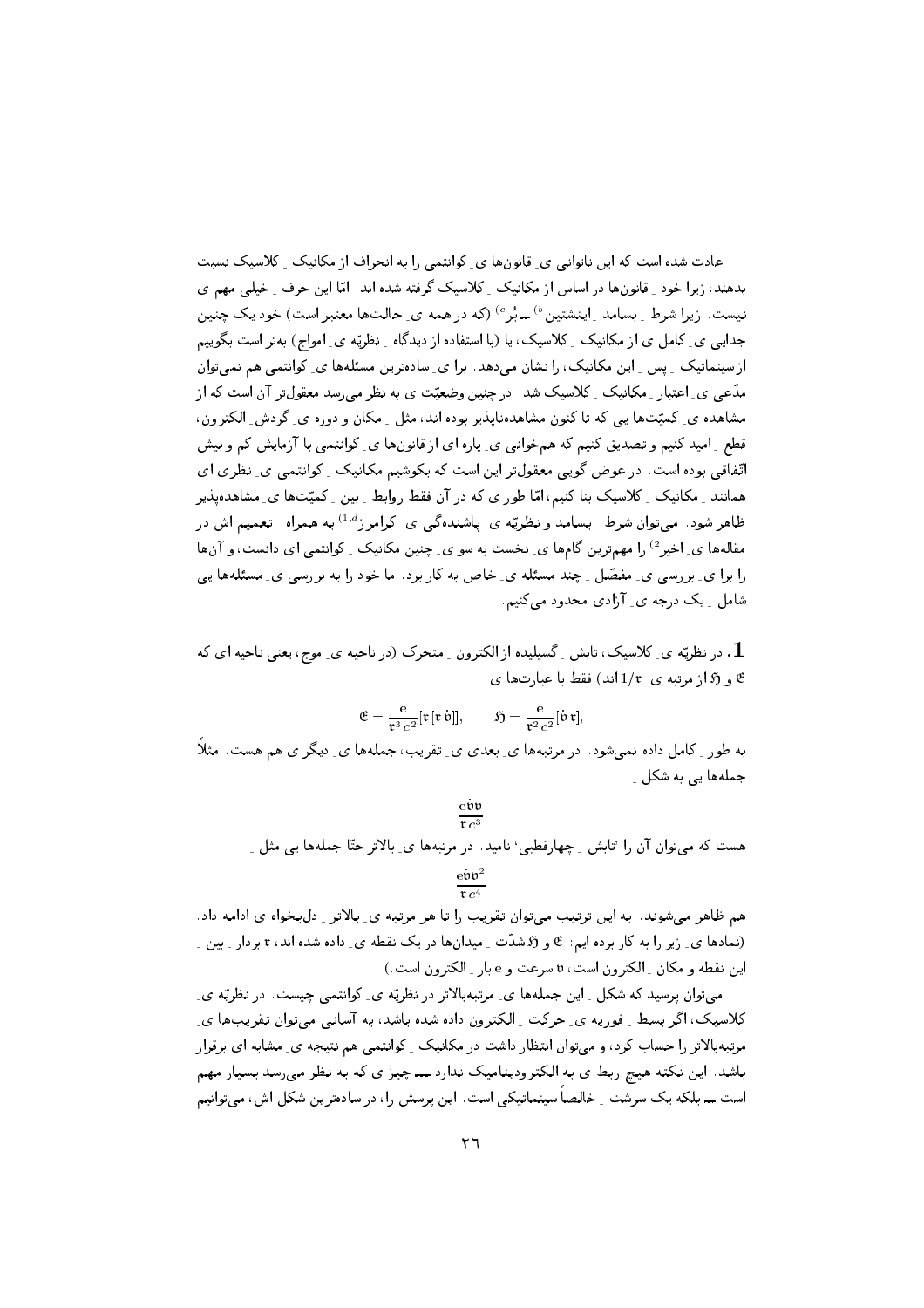ے اس روپان اور اس کے است کے اس کا اس کا اس کا اس کا اس کا اس کا اس کا ان کا اس کا ان کا ان کا ان کا ان کا ان ک  $\alpha$  تمیت ِ دوآنتمی آی به جای ِ  $x(t)=x$  طاهر میسود

سيس از پاسخ دادن به اين سوان، بايد به ياد بياوريم ته تسبب دادن <sub>ب</sub>ا يك تقطه در قطه به انجيرون ، به عنوان اِ تابع ای از زمان و تمیت های از مساهدهپدیز، تا تنون در نظریه ای اِ توانیمی ممکن بپوده است .  2 # - F C5 R43  2T3 ( # /- 
 /B KB  س رات دی بن سی در است می است می در میرد می است می با از ا ل الصلاحات المستقبل التي التي التي تعالى التي تعالى التي تعليم التي تعليم التي تعليم المستقبل التي ت<br>منابع التي تعليم التي تعليم التي تعليم التي تعليم التي تعليم التي تعليم التي تعليم التي تعليم التي تعليم التي<br>التي تعليم

$$
\nu(n,n-\alpha) = \frac{1}{h} \left\{ W(n) - W(n-\alpha) \right\},\,
$$

R\$  M40 /- 
 -

$$
\nu(n,\alpha) = \alpha \cdot \nu(n) = \alpha \frac{1}{h} \frac{\mathrm{d}W}{\mathrm{d}n}.
$$
 (در این جا داریم  $I$  از تاہتها ی\_ کانُنیک ۔ حرکت است.)  
برا ی۔ مقایسه ی\_ نظریّهها ی\_ کلاسیک و کوانتمی در مورد ۔ بسامد، میتوان روابط ۔ ترکیب را

$$
\begin{aligned} &\mathbf{C}(\mathbf{z},\mathbf{z}) = \mathbf{z}(\mathbf{z},\mathbf{z}) + \mathbf{z}(\mathbf{z},\mathbf{z}) = \mathbf{z}(\mathbf{z},\mathbf{z},\mathbf{z}) \\ &\qquad \qquad \mathbf{z}(\mathbf{z},\mathbf{z},\mathbf{z}) = \mathbf{z}(\mathbf{z},\mathbf{z},\mathbf{z}) + \mathbf{z}(\mathbf{z},\mathbf{z},\mathbf{z}) + \mathbf{z}(\mathbf{z},\mathbf{z},\mathbf{z}) + \mathbf{z}(\mathbf{z},\mathbf{z},\mathbf{z}) + \mathbf{z}(\mathbf{z},\mathbf{z},\mathbf{z}) + \mathbf{z}(\mathbf{z},\mathbf{z},\mathbf{z}) + \mathbf{z}(\mathbf{z},\mathbf{z},\mathbf{z}) + \mathbf{z}(\mathbf{z},\mathbf{z},\mathbf{z}) + \mathbf{z}(\mathbf{z},\mathbf{z},\mathbf{z}) + \mathbf{z}(\mathbf{z},\mathbf{z},\mathbf{z}) + \mathbf{z}(\mathbf{z},\mathbf{z},\mathbf{z}) + \mathbf{z}(\mathbf{z},\mathbf{z},\mathbf{z}) + \mathbf{z}(\mathbf{z},\mathbf{z},\mathbf{z}) + \mathbf{z}(\mathbf{z},\mathbf{z},\mathbf{z}) + \mathbf{z}(\mathbf{z},\mathbf{z},\mathbf{z}) + \mathbf{z}(\mathbf{z},\mathbf{z},\mathbf{z}) + \mathbf{z}(\mathbf{z},\mathbf{z},\mathbf{z}) + \mathbf{z}(\mathbf{z},\mathbf{z},\mathbf{z}) + \mathbf{z}(\mathbf{z},\mathbf{z},\mathbf{z}) + \mathbf{z}(\mathbf{z},\mathbf{z},\mathbf{z}) + \mathbf{z}(\mathbf{z},\mathbf{z},\mathbf{z}) + \mathbf{z}(\mathbf{z},\mathbf{z},\mathbf{z}) + \mathbf{z}(\mathbf{z},\mathbf{z},\mathbf{z}) + \mathbf{z}(\mathbf{z},\mathbf{z},\mathbf{z}) + \mathbf{z}(\mathbf{z},\mathbf{z},\mathbf{z}) + \mathbf{z}(\mathbf{z},\math
$$

$$
\nu(n, n - \alpha) + \nu(n - \alpha, n - \alpha - \beta) = \nu(n, n - \alpha - \beta)
$$

$$
\nu(n-\beta,n-\alpha-\beta)+\nu(n,n-\beta)=\nu(n,n-\alpha-\beta).
$$

 $\gamma$  - (- ) – (- ) in the state of the state of the state  $\alpha$  , where  $\gamma$  ,  $\alpha$  is the state of the state of the state of the state of the state of the state of the state of the state of the state of the state of the s سی توان بردارید یی شخصید برنیت به هر بیمام به شش موسیه ی ِ مستقل مستخیل می شوند، جمادید یی ب میلا است سال روستا از این مسلسل می است. در این این است است است از برای روستا از در است بیرار است است.<br>منابع  $\mathcal{L}$  , and  $\mathcal{L}$  is the contract of  $\mathcal{L}$  . The contract of  $\mathcal{L}$ 

كوانتمى:

$$
\operatorname{Re}\left\{\mathfrak{A}(n,n-\alpha)\,e^{i\omega(n,n-\alpha)\,t}\right\}.
$$
\n(1)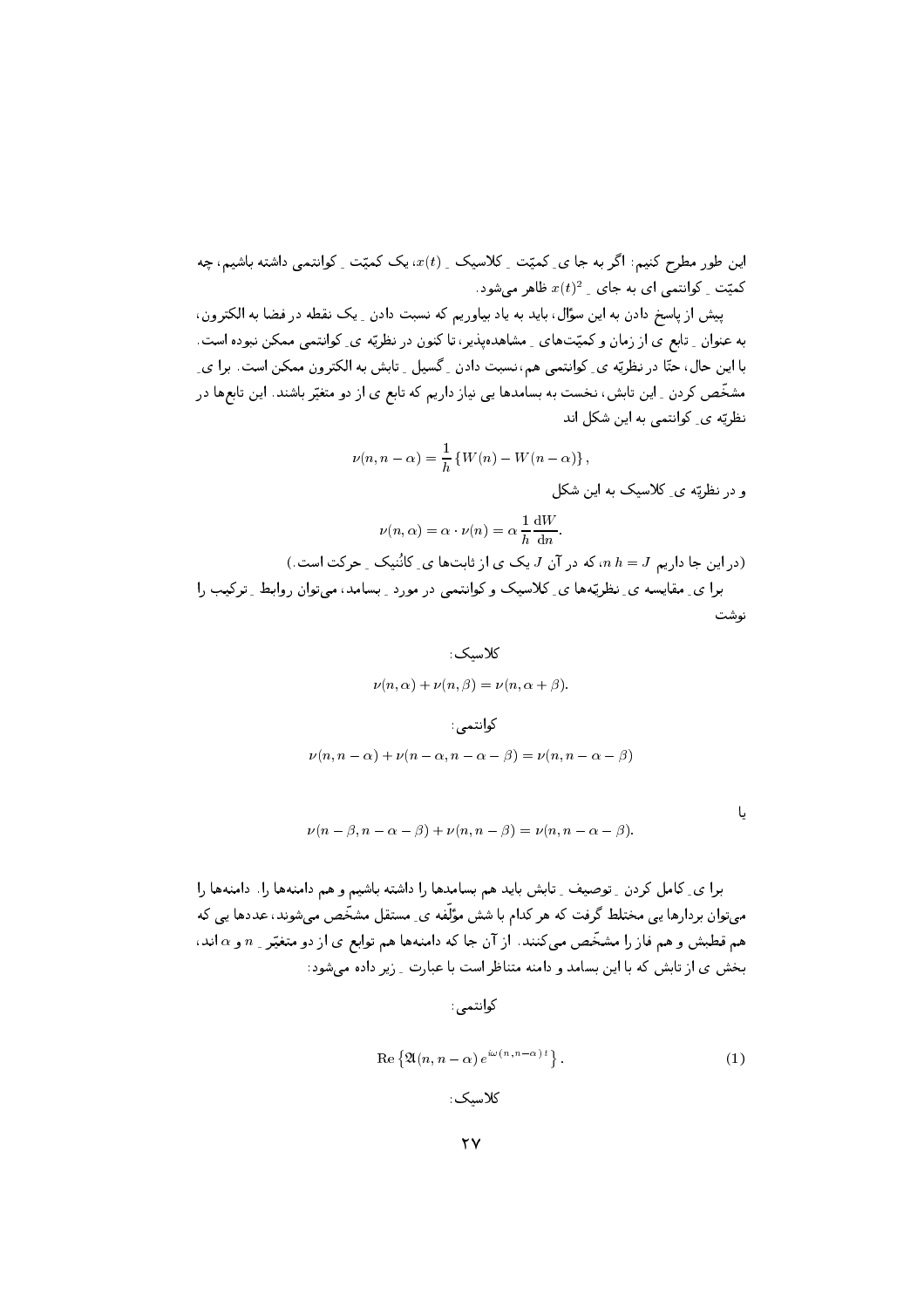$$
\operatorname{Re}\left\{ \mathfrak{A}_{\alpha}(n) e^{i\omega(n)\,\alpha\,t} \right\}.
$$
 (2)

در نگاه ِ اوّل به نظر می٫سد د٫ نظریّه ی ِ کوانتمی فاز ِ لا اهمیّت ِ فیزیکی ای ندارد، زیرا د٫ این نظریّه بسامدها در حالت <sub>-</sub> کلّی متناسب با هماهنگها یشان نیستند. امّا هماینک خواهیم دید که در نظریّه ی ِ کوانتمے فاز اهمیّت ِ خاصّ ی دارد که شبیه است به اهمیّت اش در نظرته ی کلاسیک. اکنون کمیّت داده شده ای مثل <sub>-</sub> (t از در نظریّه ی کلاسیک در نظر بگیریم. میتوان انگاشت که این کمیّت با مجموعه ی کمیّتها یی به شکل ۱

 $\mathfrak{A}_{\alpha}(n) e^{i\omega(n)\alpha t}$ 

نمایانده می شود، که بسته به این که حرکت دورهای باشد یا نه، می توان آنها را به شکل \_ یک جمع یا انتگرال ترکیب کرد که نمایاننده ی  $x(t)$ اند:

$$
x(n,t) = \sum_{-\infty}^{+\infty} \mathfrak{A}_{\alpha}(n) e^{i\omega(n)\alpha t}
$$
  

$$
x(n,t) = \int_{-\infty}^{+\infty} \mathfrak{A}_{\alpha}(n) e^{i\omega(n)\alpha t} d\alpha.
$$
 (2a)

به دلیل ِ نقش ِ برابر ِ متغیّرها ی ِ n و a – n، به نظر نمی آید بتوان ترکیب ِ مشابه ای از کمیّتها ی ِ متناظر ِ کوانتمی را به شکل ی یکتا، و در نتیجه بامعنی، نوشت. امّا می توانیم مجموعه ی ِ کمتتها ی

$$
\mathfrak{A}(n,n-\alpha)\,e^{i\omega(n,n-\alpha)\,t}
$$

 $x(t)^2$  را به عنوان ِ نمایش ی از کمیّت ِ  $x(t)$  بگیریم و بکوشیم به این پرسش پاسخ دهیم: کمیّت ِ چه گونه نمایانده می شود؟  $1.1 \pm 1.1$   $\leq$   $N<\pi$ 

$$
\mathfrak{B}_{\beta}(n) e^{i\omega(n)\beta t} = \sum_{-\infty}^{+\infty} \mathfrak{A}_{\alpha} \mathfrak{A}_{\beta-\alpha} e^{i\omega(n)(\alpha+\beta-\alpha)t}, \qquad (3)
$$

L

$$
= \int_{-\infty}^{+\infty} \mathfrak{A}_{\alpha} \, \mathfrak{A}_{\beta-\alpha} \, e^{i\omega(n)(\alpha+\beta-\alpha)t} \, \mathrm{d}\alpha. \tag{4}
$$

بنا بر این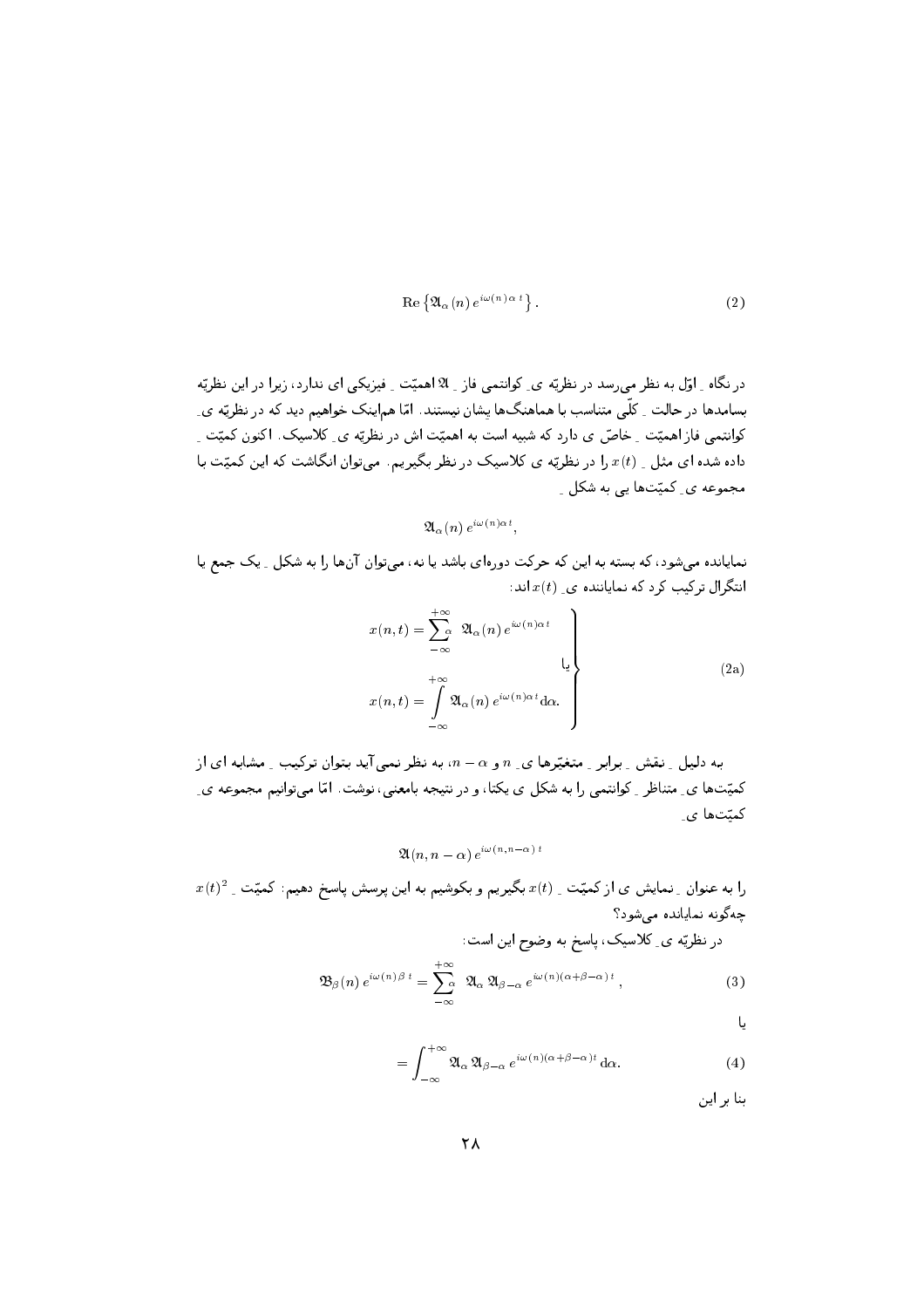$$
x(t)^{2} = \sum_{-\infty}^{+\infty} \mathfrak{B}_{\beta}(n) e^{i \omega(n) \beta t}, \qquad (5)
$$

يا متناظ∫ً

$$
= \int_{-\infty}^{+\infty} \mathfrak{B}_{\beta}(n) e^{i \omega(n) \beta t} d\beta.
$$
 (6)

په نظر می، سد آسان ترین و طبیعی ترین فرض در نظریّه ی ِ کوانتمی این است که به جا ی ِ (3) و (4) رابطهها ی ِ زیر را بگذاریم:

$$
\mathfrak{B}(n,n-\beta) e^{i \omega(n,n-\beta) t} = \sum_{-\infty}^{+\infty} \mathfrak{A}(n,n-\alpha) \mathfrak{A}(n-\alpha,n-\beta) e^{i \omega(n,n-\beta) t} \tag{7}
$$

 $\mathsf{L}$ 

$$
= \int_{\alpha = -\infty}^{+\infty} \mathfrak{A}(n, n - \alpha) \, \mathfrak{A}(n - \alpha, n - \beta) \, e^{i \, \omega \, (n, n - \beta) \, t} \, \mathrm{d}\alpha \tag{8}
$$

و در واقع این نوع ترکیب نتیجهی ِ تقریباً لازم ی از قاعدهها ی ِ ترکیب ِ بسامدها است. با پذیرفتن ِ ِ فرضها ی ِ (7) و (8)، میبینیم که فازها ی ِ کوانتمی ی ِ لاهم درست مانند ِ مانستهها ی ِ کلاسیک ِ شان اهمیّت ِ فیزیکی ی ِ بسیار مهم ی دارند. فقط مبداً ِ زمان و در نتیجه یک فاز ِ مشترک برا ي ِ همه ي ِ للاها دلبخواه و در نتيجه تهي از اهميّت ِ فيزيكي است، امّا فاز ِ تكتك ِ للاها به نحو ی اساسی وارد <sub>ب</sub> کمیّت <sub>بـ</sub> \$ می شود .<sup>3)</sup> در حال <sub>ب</sub> حاضر بسیار بعید به نظر می رسد که بتوان از چنین روابط ِ فازی ی ِ کوانتمی ای، همانند ِ مانستهها ی ِ نظریّه ی ِ کلاسیک، یک تعبیر ِ هندسی یافت.

اگر علاوه بر این به دنبال ِ نمایش ی برا ی ِ کمیّت ِ  $x(t)^3$  باشیم، بی هیچ مشکل ی کمیّتها ی ِ زیر ، یا شکل ها ی ِ انتگرالی ی ِ متناظر ِ شان را می پاییم:

كلاسيك

$$
\mathfrak{C}(n,\gamma) = \sum_{-\infty}^{+\infty} \sum_{-\infty}^{\infty} \mathfrak{A}_{\alpha}(n) \mathfrak{A}_{\beta}(n) \mathfrak{A}_{\gamma-\alpha-\beta}(n).
$$
 (9)

کوانتمی

$$
\mathfrak{C}(n, n-\gamma) =
$$
\n
$$
= \sum_{-\infty}^{+\infty} \sum_{-\infty}^{+\infty} \mathfrak{A}(n, n-\alpha) \mathfrak{A}(n-\alpha, n-\alpha-\beta) \mathfrak{A}(n-\alpha-\beta, n-\gamma) \qquad (10)
$$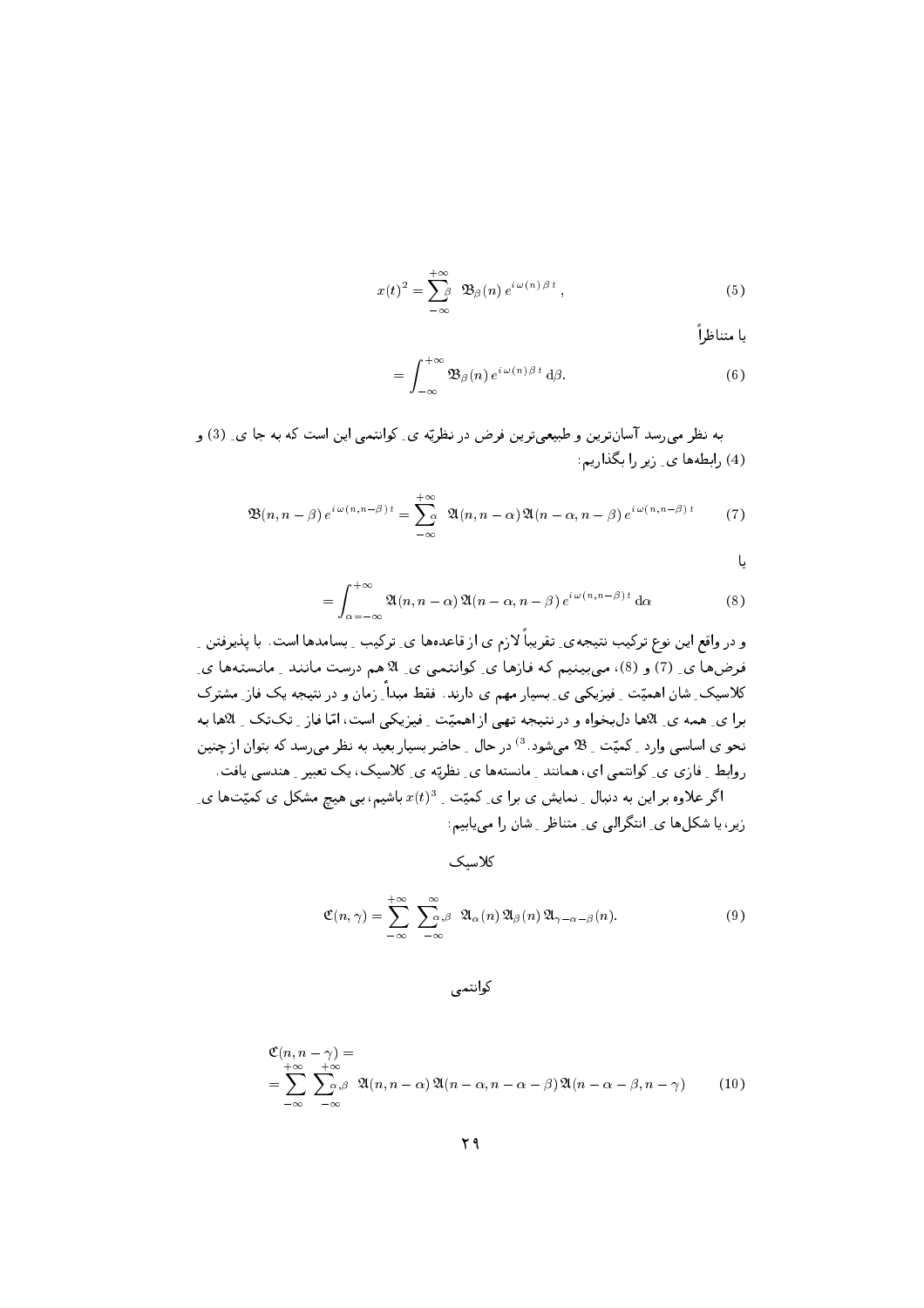میتوان به طریق ِ مشابه ای یک نمایش ِ کوانتمی برا ی ِ همه ی ِ کمیّتها ی ِ ارْنوع ِ  $x(t)^n$  یافت؛ و اگر تابع \_ [z(t)] داده شده باشد، همواره می توان عبارت \_ کوانتمی ی\_ متناظر اش را یافت، مشروط بر این که بتوان آن تابع را به صورت ِ یک سری ِ توانی بسط داد. امّا، اگر دو کمیّت ِ  $x(t)$  و  $y(t)$  را در نظر بگیریم و بیرسیم حاصل ضرب \_  $x(t)$  ویست، به یک مشکل \_ جدّی بر میخوریم. اگر  $x(t)$  با با 3\$ مشخّص شده باشد، برا ی ِ  $x(t)$  نمایش ِ زیر را مییابیم  $\mathfrak{B}$  با  $y(t)$ 

كلاسىك:

$$
\mathfrak{C}_{\beta}(n) = \sum_{-\infty}^{\infty} \; \mathfrak{A}_{\alpha}(n) \, \mathfrak{B}_{\beta-\alpha}(n).
$$

$$
\vdots
$$

$$
\mathfrak{C}(n, n-\beta) = \sum_{-\infty}^{+\infty} \mathfrak{A}(n, n-\alpha) \mathfrak{B}(n-\alpha, n-\beta).
$$

## $v(t)$   $v(t)$

در نظریّه ی ِ کوانتمی علاقهمند ایم ـــ مثل ِ سؤال ِ ابتدا ی ِ بخش ـــ باید به جا ی ِ v v بگذاریم نا نه سشتق عبارتها میشود. به نظر می رسد همیشه بتوان به این طریق عبارتها ی  $v \, i$  میشتق عبارتها ی  $\frac{v^2}{2}$ طبیعی ای برا ی ِ مقدارها ی ِ میانگین ِ کوانتمی یافت، گرچه، این عبارتها ممکن است بیش از فرمول ها ی (7) و (8) حدسی باشند.

سَوا ي ِ مشكل ي كه همين الان گفتيم، فرمولها يي از نوع ِ (7) و (8) عموماً برا ي ِ توصيف ِ برهم كنش \_ الكترونها ي\_ تو ي\_ اتم بر حسب \_ دامنهها ي\_ مشخّصه ي\_ الكترونها كفايت مىكنند.

2. بعد از این ملاحظات، که راجع به سینماتیک ِ نظریّه ی ِ کوانتمی بود، توجّه ِ خود را به مسئلهی ِ دیننامیک جلب میکنیم؛ مسئله ی ِ تعیین ِ 2 ، $v$ ، و W از رو ی ِ نیرو ی ِ دادهشده ی ِ سیستم. در نظریّه ی ِ قدیم، این مسئله در دو گام حل مبیشد.

١) انتگرالگیری از معادله ی حرکت

$$
\ddot{x} + f(x) = 0. \tag{11}
$$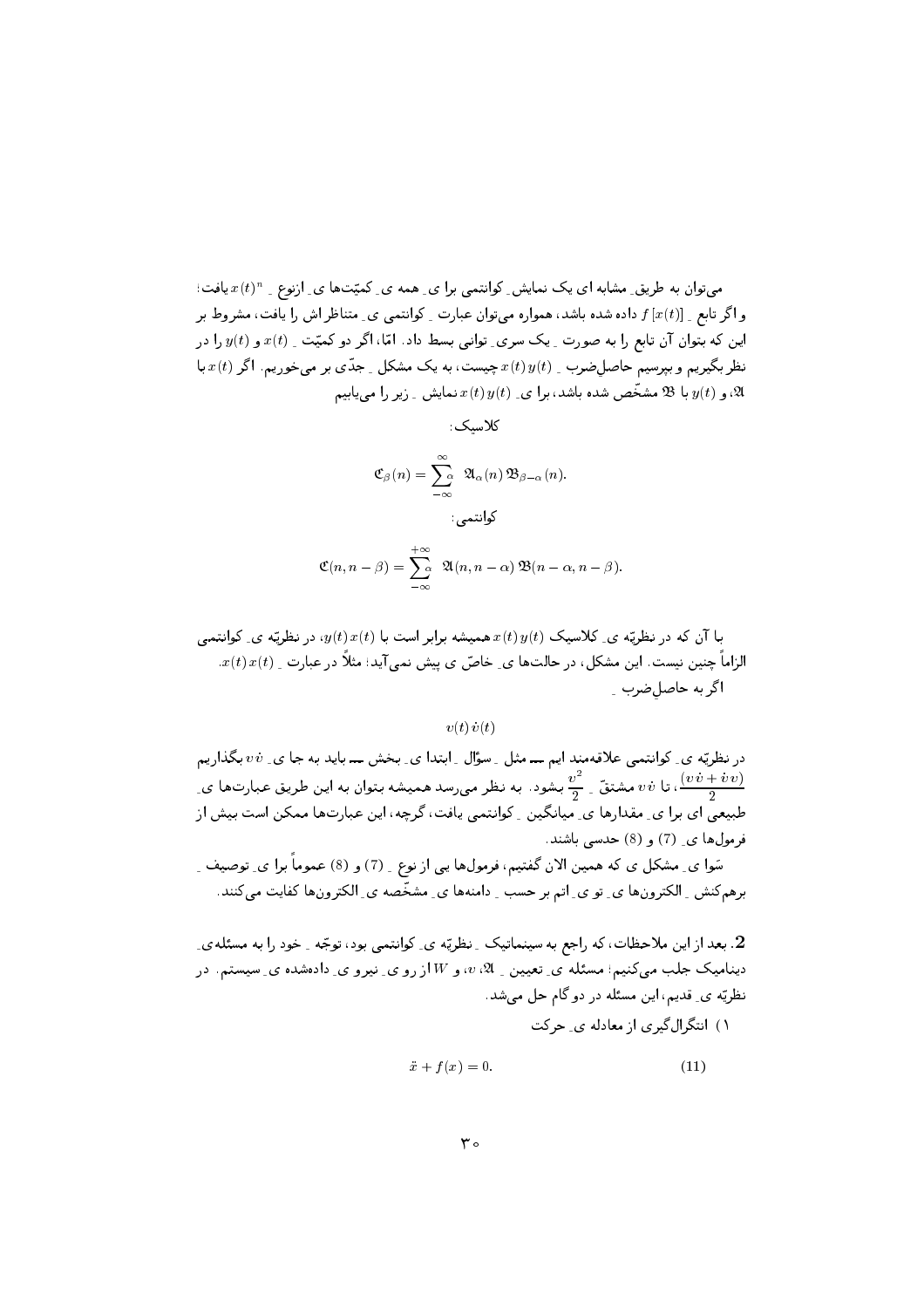تعیین ۔ ثابتها ی۔ دورہای از
$$
\oint p \, \mathrm{d}q = \oint m \, \dot{x} \, \mathrm{d}x = J (= n \, h). \tag{12}
$$

اگر بخواهیم یک فرمول بندی ی ِ کوانتمی بسازیم که حتّی المقدور به فرمول بندی ی ِ کلاسیک نزدیک باشد، خیل ی طبیعی است که معادله ی ِ حرکت ِ (11) را مستقیماً به نظریّه ی ِ کوانتمی ببریم. امّا ــــ برا ی ِ آن که از بنیاد \_ محکم ی که کمیّتها ی ِ علیالاصول مشاهدهیذیر فراهم می آورند دور نشویم ــ در این مرحله لازم است کمیّتها ی ِ  $\ddot{x}$  و  $f(x)$  را با نمایندهها ی ِ کوانتمی شان، که در بخش ِ 1 داده شد، جای گزین کنیم. در نظریّه ی ِ کلاسیک، برا ی ِ حلّ ِ (11) میتوان ابتدا  $x$  را با یک سری یا انتگرال ِ فوریه با ضریبها (و بسامدها) ی ِ نامعلوم بیان کرد. بعد، در حالت ِ کلّی، مجموعه ای از ببی نهایت معادله شامل <sub>-</sub> ببی نهایت مجهول، یا یک معادله ی ِ انتگرالبی، به دست می آید که فقط در حالتها ی خیل ی خاصّ ی تبدیل می شود به روابط ِ بازگشتی ی ِ ساده ای برا ی ِ لا. در حال ِ حاضر، در نظریّه ی ِ کوانتمی برا ی ِ حلّ ِ (11) مجبور ایم همین روش را بیذیریم؛ زیرا، همان طور که پیشتر گفتیم، نتوانسته ایم مستقیماً یک تابع ِ کوانتمی نظیر ِ  $x(n,t)$  تعریف کنیم.

در نتیجه حلّ ِ کوانتمی ی ِ (11) فقط در سادهترین موارد ممکن است. بیایید پیش از این که چنین مثالها ی ِ ساده ای را در نظر بگیریم، یک بازتعبیر ِ کوانتمی ارائه بدهیم از این که چهطور میتوان از (12) ثابتها ی ِ حرکت ِ دورهای را پافت. فرض کنیم حرکت ( ِ کلاسیک) دورهای باشد:

$$
x = \sum_{-\infty}^{+\infty} a_{\alpha}(n) e^{i\alpha \omega_n t} \quad ; \tag{13}
$$

يس

و

$$
m\,\dot{x} = m\,\sum_{-\infty}^{+\infty} \ a_{\alpha}(n)i\alpha\omega_n\,e^{i\alpha\omega_n\,t}
$$

$$
\oint m \dot{x} dx = \oint m \dot{x}^2 dt = 2 \pi m \sum_{-\infty}^{+\infty} a_{\alpha}(n) a_{-\alpha}(n) \alpha^2 \omega_n.
$$

به علاوه، چون   х باید حقیقی باشد،  
$$
a_{-\alpha}(n) = \overline{a_{\alpha}(n)}
$$
 
$$
\oint m \, \dot{x}^2 \, \mathrm{d}t = 2 \, \pi \, m \sum_{-\infty}^{+\infty} |a_{\alpha}(n)|^2 \, \alpha^2 \, \omega_n. \tag{14}
$$

در نظریّه ی ِ قبلی، این انتگرال ِ فاز را مضرب ِ درست ی از  $h$ ، یعنی  $nh$  می گذاشتند؛ امّا چنین شرط ی به طور \_ طبیعی در محاسبهها ی ِ دینامیکی جا یی ندارد . حتّا اگر از دیدگاه ی که تا کنون حاکم بوده به این فاز نگاه کنیم، این فاز، به مفهوم ِ اصل ِ تطابق، اختیاری است؛ زیرا از این دیدگاه J ها فقط تا حدّ ِ یک ثابت ِ جمعی به شکل ِ مضرب ی از h اند. طبیعیتر آن است که به جا ی ِ (14) بنویسیم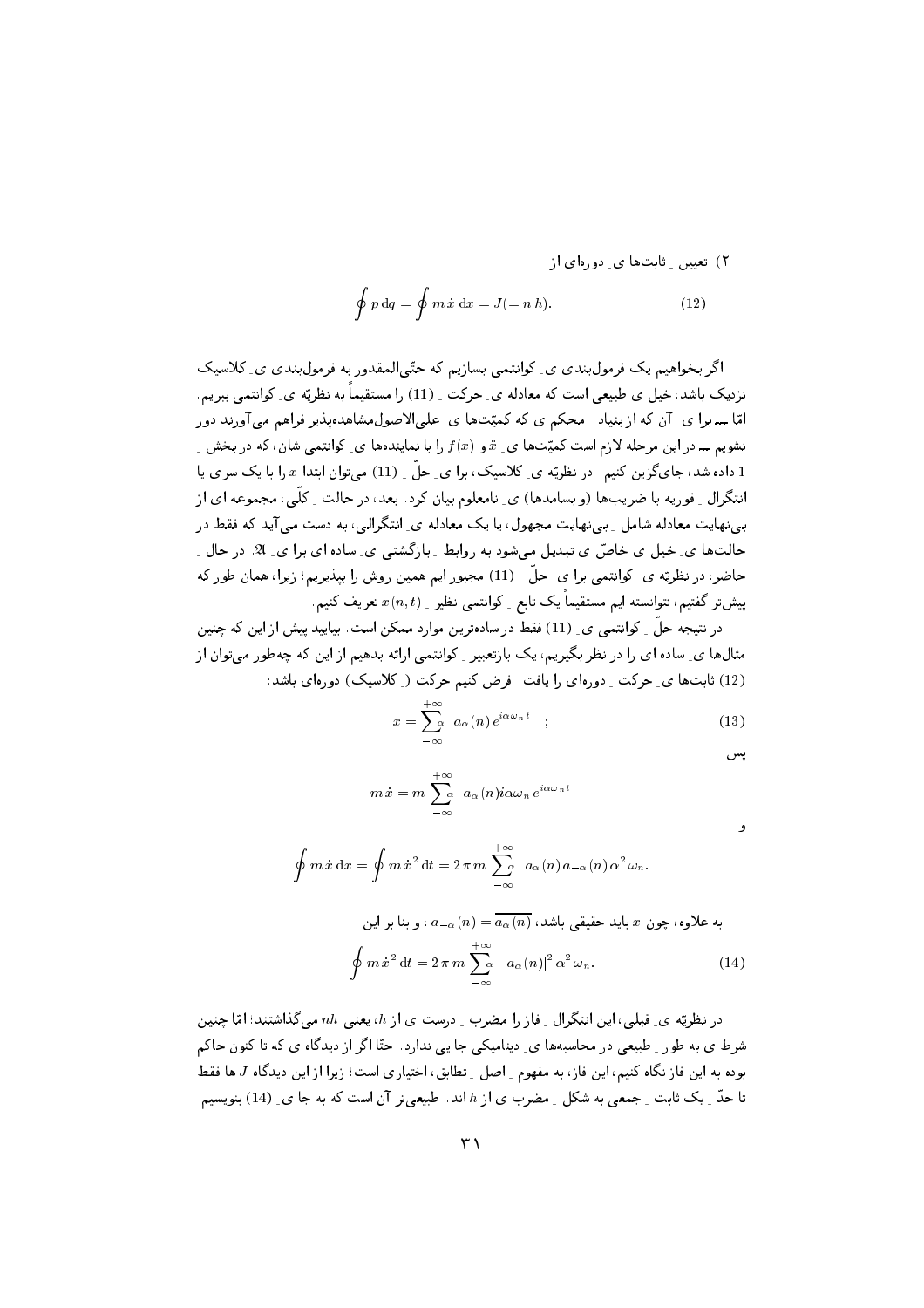$$
\frac{\mathrm{d}}{\mathrm{d}n}(n\,h) = \frac{\mathrm{d}}{\mathrm{d}n}\oint m\,\dot{x}^2\,\mathrm{d}t,
$$

يعنى

$$
h = 2 \pi m \sum_{-\infty}^{+\infty} \alpha \frac{d}{dn} \left( \alpha \omega_n \cdot |a_\alpha|^2 \right).
$$
 (15)

واضح است که چنین شرط ی  $a_\alpha$  را فقط تا حدّ ِ یک ثابت تعیین میکند. این تعیّننایذیری در عمل منجر به اشکالها یی شده، اشکالها یی مربوط به ظهور ِ عددها ی ِ کوانتمی ی ِ نیمهصحیح. اگر به دنبال ِ یک رابطه ی ِ کوانتمی ی ِ متناظر با (14) و (15) باشیم که فقط شامل ِ کمیّتها ی ِ

مشاهدهپذیر باشد، آن وقت یگانهگی ای را که از دست داده ایم دوباره به دست می آوریم.

باید بیذیریم که فقط معادله ی ِ (15) بازصورتبندی ی ِ ساده ی ِ کوانتمی ای دارد که مربوط می شود به نظریّه ی ِ پاشنده گی ی ِ کرامر ز<sup>4</sup>):

$$
h = 4\pi m \sum_{0}^{\infty} \left\{ |a(n, n+\alpha)|^2 \omega(n, n+\alpha) - |a(n, n-\alpha)|^2 \omega(n, n-\alpha) \right\}.
$$
 (16)

امّا همین رابطه برا ی ِ آن که a به صورت ِ یگانه ای تعیین شود کافی است، زیرا ثابت ِ نامعیّن ی که در کمیّتها ی ِ a هست خودبهخود از این شرط به دست می آید که باید حالت ِ پایه ای وجود داشته باشد که از آن حالت هیچ تابش ی گسیل نشود. فرض کنید این حالت ِ پایه را با  $n_0$  نشان بدهیم؛ در اين صورت بايد داشته باشيم

$$
a(n_0, n_0 - \alpha) = 0 \quad \text{(for} \quad \alpha > 0)
$$

پس میشود انتظار داشت مسئله ی ِ کوانتش ِ نیمهصحیح یا صحیح در یک مکانیک ِ کوانتمی ی ِ نظری که فقط بر پایه ی ِ روابط ِ بین ِ کمیّتها ی ِ مشاهدهپذیر باشد پیش نیاید.

معادلهها ی ِ (11) و (16)، اگر حل پذیر باشند، نه تنها بسامدها و مقدارها ی ِ انرژی را کاملاً معیّن می کنند، بلکه احتمال ِ گذارها ی ِ کوانتمی را هم معیّن می کنند. امّا، در حال ِ حاضر فقط در سادهترین حالتها میتوان حلّ ِ ِ ریاضی ی ِ درستوحسابی ای برا ی ِ آنها پیدا کرد . در بسیار ی از سیستمها، مثلاً اتم \_ هيدورژن، مشكل \_ خاصّ ي ييش مي آيد؛ زيرا حلها متناظر اند با حركت ي كه بخش ي از آن تناوبی و بخش ی از آن ناتناوبی است. در نتیجه ی ِ این خصلت، سریها ی ِ (7) و (8)، و معادله ي ِ (16) به يک جمع و يک انتگرال تجزيه ميشوند. در مکانيک ِ کوانتمي، در حالت ِ کلّي نمیتوان حرکت را به حرکت ِ تناوبی و حرکت ِ ناتناوبی تجزیه کرد.

با این حال معادلههای ِ (11) و (16) را میتوان، دستِکم علی|لاصول، یک حلّ ِ ارضا کننده از دینامیک ِ مسئله دانست، مشروط بر این که بتوان نشان داد که این حل با روابط ِ کوانتمی ای که در حال \_ حاضر میدانیم میخواند (یا دستِکم تناقض ندارد). برا ی\_ مثال، باید نشان داده شود که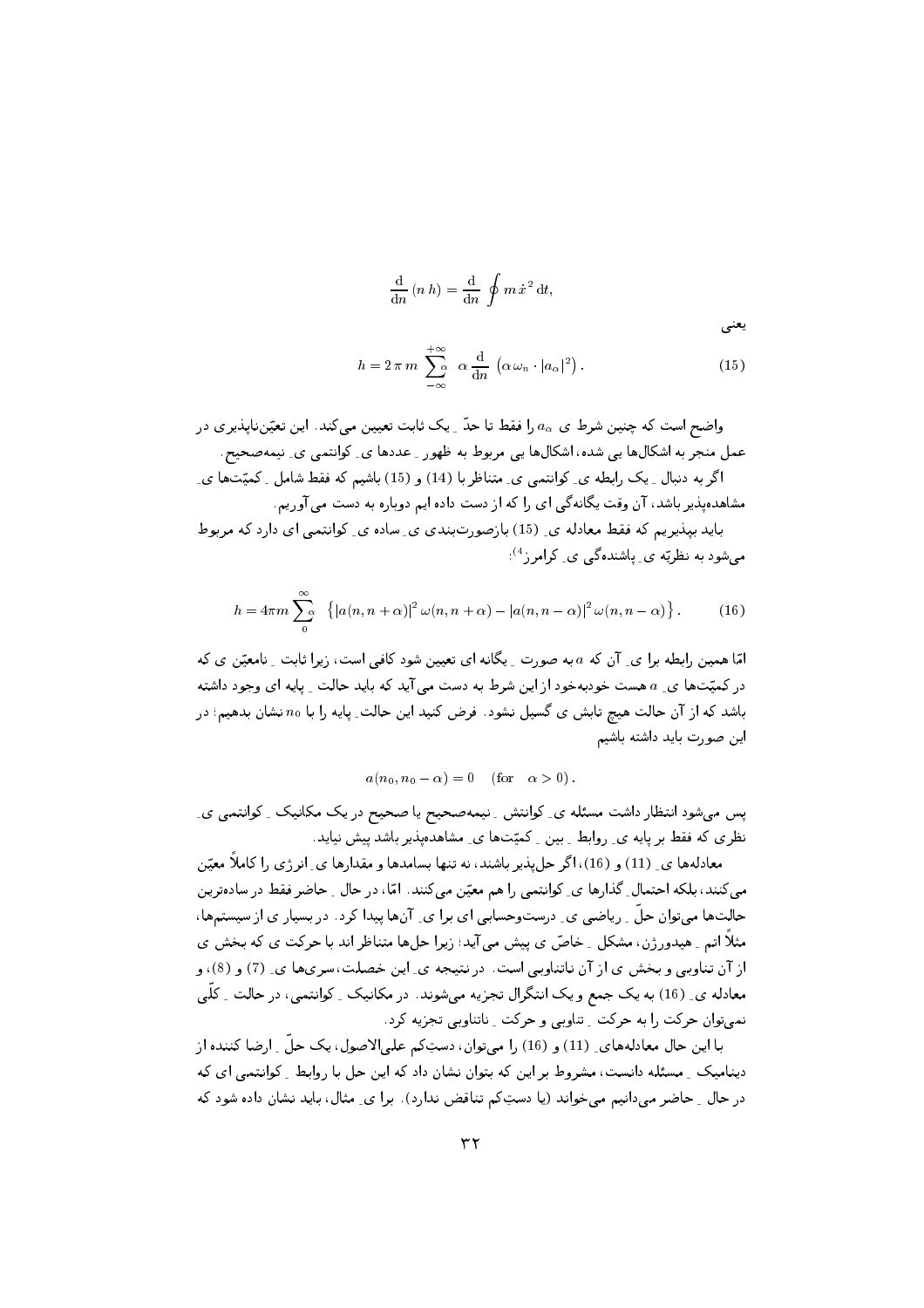وارد کردن ِ یک اختلال ِ کوچک در یک مسئله ی ِ دینامیکی منجر به افزوده شدن ِ جملهها یی به انرژی، یا بسامد، میشود که ازهمان نوع ی اند که کرامرز و بُرن <sup>ء)</sup> یافته اند ـــ نه از نوع ی که نظریّه ی ِ کلاسیک می گوید. به علاوه، باید این را هم تحقیق کرد که آیا معادله ی ِ (11) در شکل ِ کوانتمی ی ِ فعلے اش به یک انتگرال آنرژی ی

 $\frac{1}{2}m\,\dot{x}^2+U(x)=\mathrm{constant}$ 

منجر می شود یا نه؟ و آیا انرژی ای که به این طریق به دست می آید مشابه \_ شرط \_ کلاسیک \_ شرط یا سه آورد یا نه؟. یک جواب عام به این پرسشها، ارتباط ی $W=h\nu$  با استباط کا  $\nu=\partial W/\partial J$ ذاتبی ی بین ِ پژوهشها ی ِکوانتمبی ی ِپیشین را روشن می کند و راه ِ رسیدن به یک نظریّه ی کوانتمی را که منحصراً بر پایه ی ِ کمیّتها ی ِ مشاهدهپذیر باشد هموار میکند. به پرسش ِ بالا، جدا ی ِ از یک ارتباط ِ عام بین ِ فرمولها ی ِ پاشندهگی ی ِ کرامرز و معادلهها ی ِ (11) و (16)، فقط در حالتها ي ِ خيلي خاصّ ي ميتوان جواب داد، حالتها يي كه بتوان معادلهها را با روابط ِ بازگشتی ی ساده ای جل کرد.

رابطه ي ِ عامّ ِ بين ِ نظريّه ي ِ پاشندهگي ي ِ كرامرز و معادلهها ي ِ (11) و (16) ِ ما اين است: از معادله ی ِ (11) (یا دقیقتر بگوییم از مانسته ی ِ کوانتمی اش)، درست مثل ِ نظریّه ی ِ کلاسیک این طور نتیجه میگیریم که اگر به یک الکترون ِ نوسان کننده نور ی بتابد که بسامد اش خیل ی بیشتر از هر ویژهبسامد ی از سیستم باشد، آن الکترون ِ نوسان کننده مثل ِ یک الکترون ِ آزاد رفتار میکند. این نتیجه از نظریّه ی ِ پاشندهگی ی ِ کرامرز هم نتیجه میشود، مشروط بر این که معادله ی ِ (16) را هم به کار ببریم. در واقع، کرامرز برا ی ِ گشتاور ی که یک موج ِ به شکل ِ E  $E\cos 2\pi \nu t$  القا میکند، این فرمول را بافته است:

$$
M = e^{2} E \cos 2 \pi \nu t \cdot \frac{2}{h} \sum_{0}^{\infty} \left\{ \frac{|a(n, n + \alpha)|^{2} \nu(n, n + \alpha)}{\nu^{2}(n, n + \alpha) - \nu^{2}} - \frac{|a(n, n - \alpha)|^{2} \nu(n, n - \alpha)}{\nu^{2}(n, n - \alpha) - \nu^{2}} \right\},
$$

 $\nu \gg \nu(n,n+\alpha)$  دیس برای

$$
M = -\frac{2E e^2 \cos 2\pi \nu t}{\nu^2 \cdot h} \sum_{0}^{\infty} \left\{ |a(n, n + \alpha)|^2 \nu(n, n + \alpha) - |a(n, n - \alpha)|^2 \nu(n, n - \alpha) \right\},\,
$$

که به دلیل معادلهی (16) می شود

$$
M = -\frac{e^2 E \cos 2\pi \nu t}{\nu^2 \cdot 4 \pi^2 m}
$$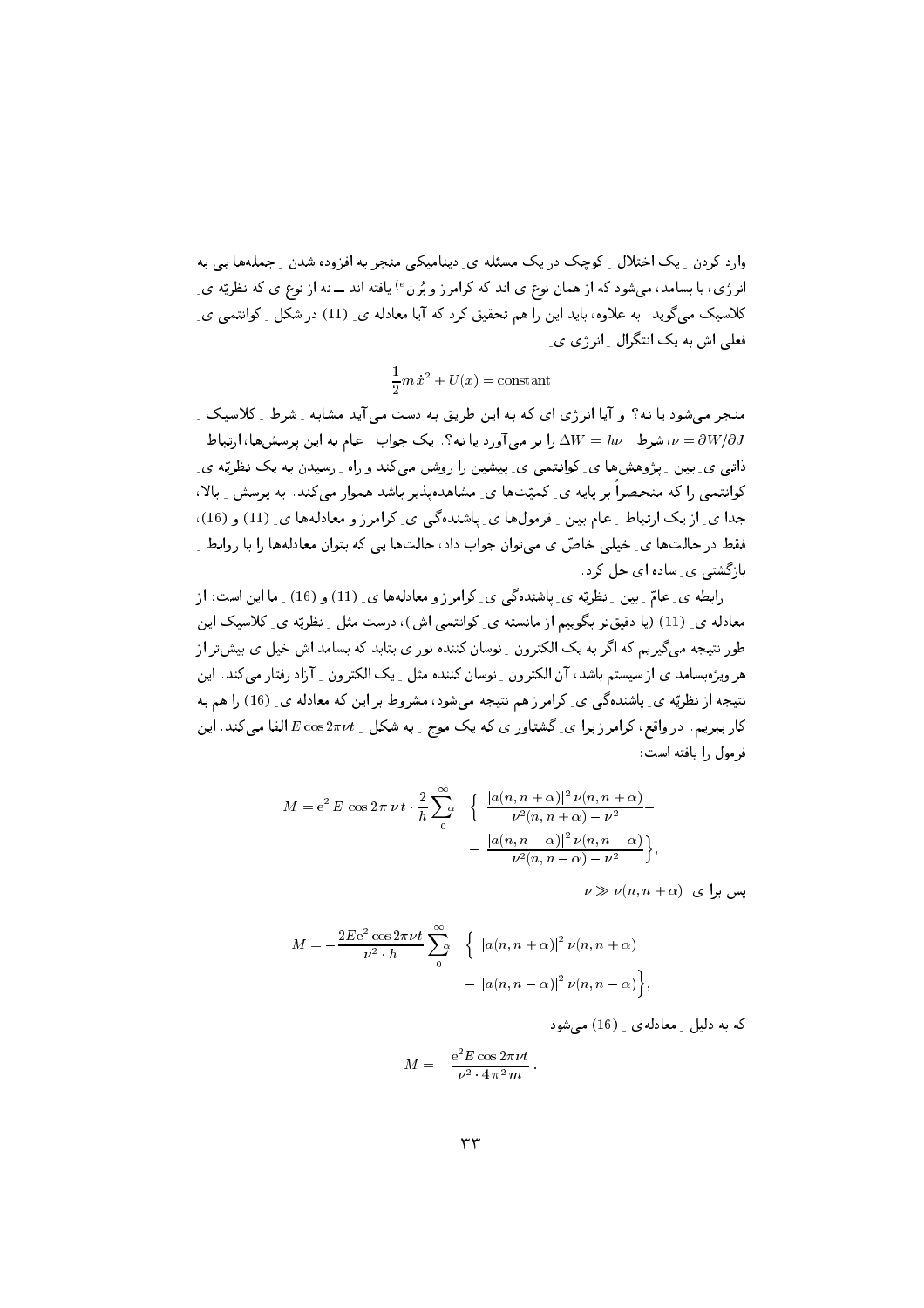. حالا به عنوان \_ یک مثال \_ ساده نوسانگر \_ ناهم آهنگ را بر رسی می کنیم.

$$
\ddot{x} + \omega_0^2 x + \lambda x^2 = 0. \tag{17}
$$

در عنگ رسیک، بین متفقفہ علی کی بہ مسئل ریز درج

 $x = \lambda a_0 + a_1 \cos \omega t + \lambda a_2 \cos 2\omega t + \lambda a_3 \cos 3\omega t + \cdots \lambda \qquad a_\tau \cos \tau \omega t,$ 

(4\$ 2 #  R>3 ) 7# 4F-  #   5 ) 
 یک عبارت <sub>-</sub> کوانتمی ی ِ مشابه پیدا کنیم که در آن x با جملهها یی به شکل <sub>- ن</sub>یر نمایش داده شده باشد

$$
\lambda a(n, n); \quad a(n, n - 1) \cos \omega(n, n - 1)t;
$$

$$
\lambda a(n, n - 2) \cos \omega(n, n - 2)t;
$$

$$
\cdots \lambda^{\tau - 1} a(n, n - \tau) \cos \omega(n, n - \tau)t \cdots
$$

F- # T 5 5V  -  % g- 
 U;V-U
V U0V-UV F .   ,
T8 .. 445 U# R\$ 7# = -

 $\mathcal{M}_0$  and  $\mathcal{M}_0$  are the set of the set of the set of the set of the set of the set of the set of the set of the set of the set of the set of the set of the set of the set of the set of the set of the set of the se

$$
\omega_0^2 a_0(n) + \frac{1}{2} a_1^2(n) = 0; \n-\omega^2 + \omega_0^2 = 0; \n(-4\omega^2 + \omega_0^2) a_2(n) + \frac{1}{2} a_1^2 = 0; \n(-9\omega^2 + \omega_0^2) a_3(n) + a_1 a_2 = 0;
$$
\n(18)

\#

$$
\omega_0^2 a_0(n) + \frac{1}{4} \left[ a^2(n+1, n) + a^2(n, n-1) \right] = 0; \n- \omega^2(n, n-1) + \omega_0^2 = 0; \n\left[ -\omega^2(n, n-2) + \omega_0^2 \right] a(n, n-2) + \frac{1}{2} \left[ a(n, n-1) a(n-1, n-2) \right] = 0; \n\left[ -\omega^2(n, n-3) + \omega_0^2 \right] a(n, n-3) \n+ \frac{1}{2} \left[ a(n, n-1) a(n-1, n-3) \right] + \frac{1}{2} \left[ a(n, n-2) a(n-2, n-3) \right] = 0; \n\cdots
$$
\n(19)

شرط <sub>ر</sub> اضافہ ی<sub>د</sub> کوانتمی هم این است  
کلاسیک 
$$
(J = nh)
$$

$$
1 = 2\pi m \frac{\mathrm{d}}{\mathrm{d}J} \sum_{-\infty}^{+\infty} \frac{1}{4} \tau^2 |a_\tau|^2 \,\omega
$$

كوانتمى: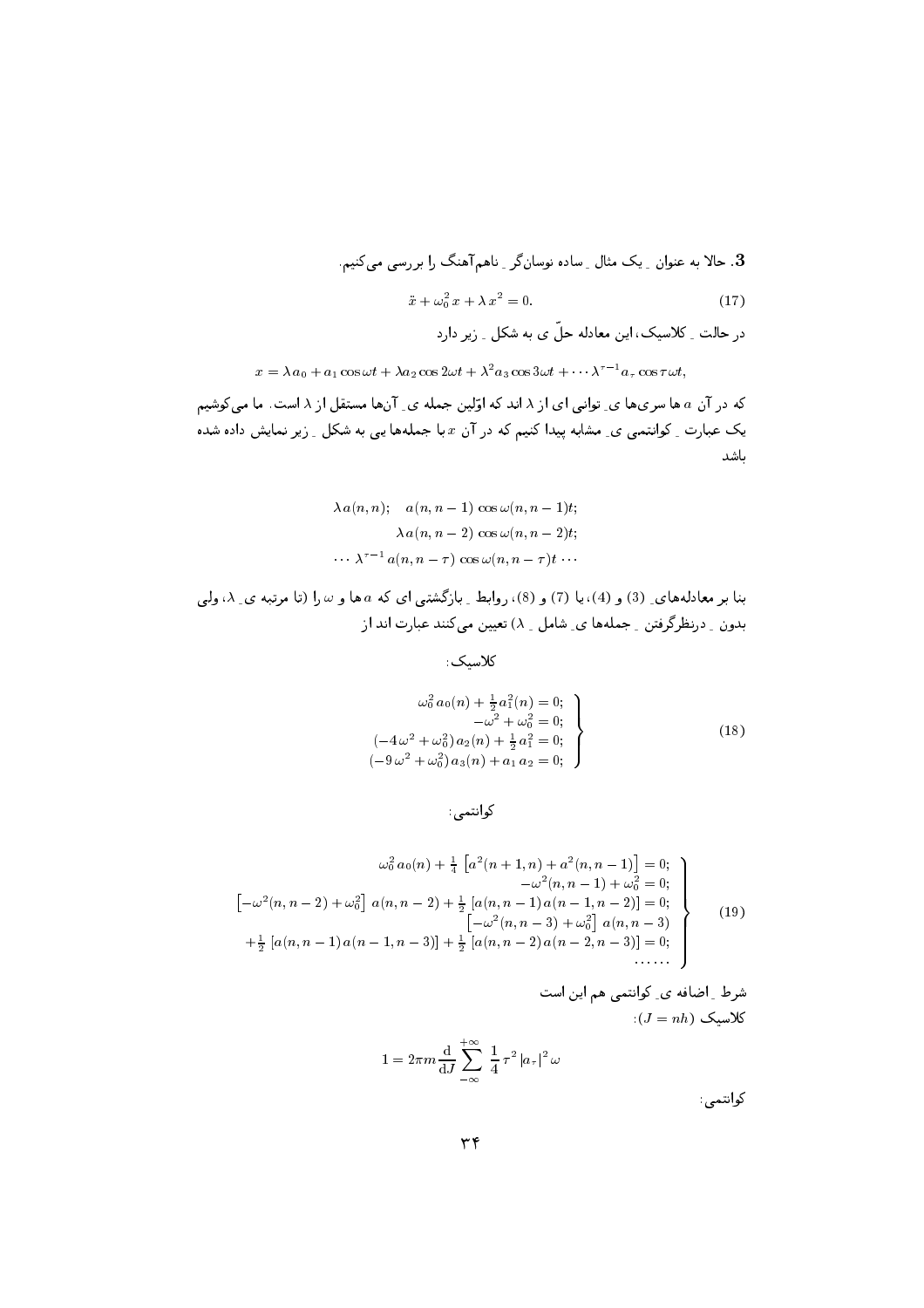$$
h = \pi m \sum_{0}^{\infty} \left[ \left| a(n+\tau,n) \right|^2 \omega(n+\tau,n) - \left| a(n,n-\tau) \right|^2 \omega(n,n-\tau) \right].
$$

چه در کلاسیک، چه در کوانتمی، در مرتبه ی<sub>۔</sub> اوّل میبینیم  
\n
$$
a_1^2(n) \qquad \text{or} \qquad a^2(n, n-1) = \frac{(n + \text{const})h}{\pi m \omega_0}.
$$
\n(20)

در نظریّه ی ِ کوانتمی، ثابت ِ معادله ی ِ (20) را میتوان از این شرط که (1 - a(no, no برا ی حالت <sub>-</sub> پایه باید صفر باشد به دست آورد. اگر n ها را طور ی شمارهگذاری کرده باشیم که در حالت <sub>-</sub> بايه n صفر باشد، يعني  $n = 0$ ، آن وقت

$$
a^2(n, n-1) = \frac{nh}{\pi m \omega_0}
$$

به این ترتیب از معادله ی ِ بازگشتبی ی ِ (18) نتیبجه میشود که در نظریّه ی ِ کلاسیک  $a_\tau$  (تا مرتبه ی ِ اوّل در  $(\lambda$ ) به شکل ِ  $\pi^{\frac{1}{2}\tau}$  است که در آن  $\chi(\tau)$  یک ضریب ِ مستقل از  $n$  است. در نظریّه ی ِ کوانتمی، معادله ی ِ (19) میگوید

$$
a(n, n - \tau) = \varkappa(\tau) \sqrt{\frac{n!}{(n - \tau)!}} \quad , \tag{21}
$$

که در آن (7)× همان ضریب ۔ تناسب ۔ مستقل از *n* است. برای\_ مقدارها ی۔ بزرگ ۔ *n، مقدار ۔*  
کوانتمی ی۔ ہه به نحو ی طبیعی مجانباً به مقدار ۔ کلاسیک میل میکند.  
یک گام ۔ واضح ۔ بعدی این است که بکوشیم عبارت ۔ کلاسیک ۔ انرژی، یعنی  

$$
W = \frac{1}{2} m \dot{x}^2 + \frac{1}{2} m \omega_0^2 \dot{x}^2 + \frac{1}{3} m \lambda \dot{x}^3
$$

را وارد کنیم؛ زیرا این عبارت در محاسبه ی ِ مرتبه ی ِ اوّل ِ کنونی، حتّا در محاسبه ی ِ کوانتمی، ثابت است. مقدار ی که برا ی W از (19)، (20)، یا (21) داده میشود چنین است:

كلاسىك:

$$
W = nh\omega_0/2\pi\tag{22}
$$

$$
W = \frac{\left(n + \frac{1}{2}\right)h\omega_0}{2\pi} \tag{23}
$$

(جملهها ی مرتبه ی  $\lambda^2$  را انداخته ایم)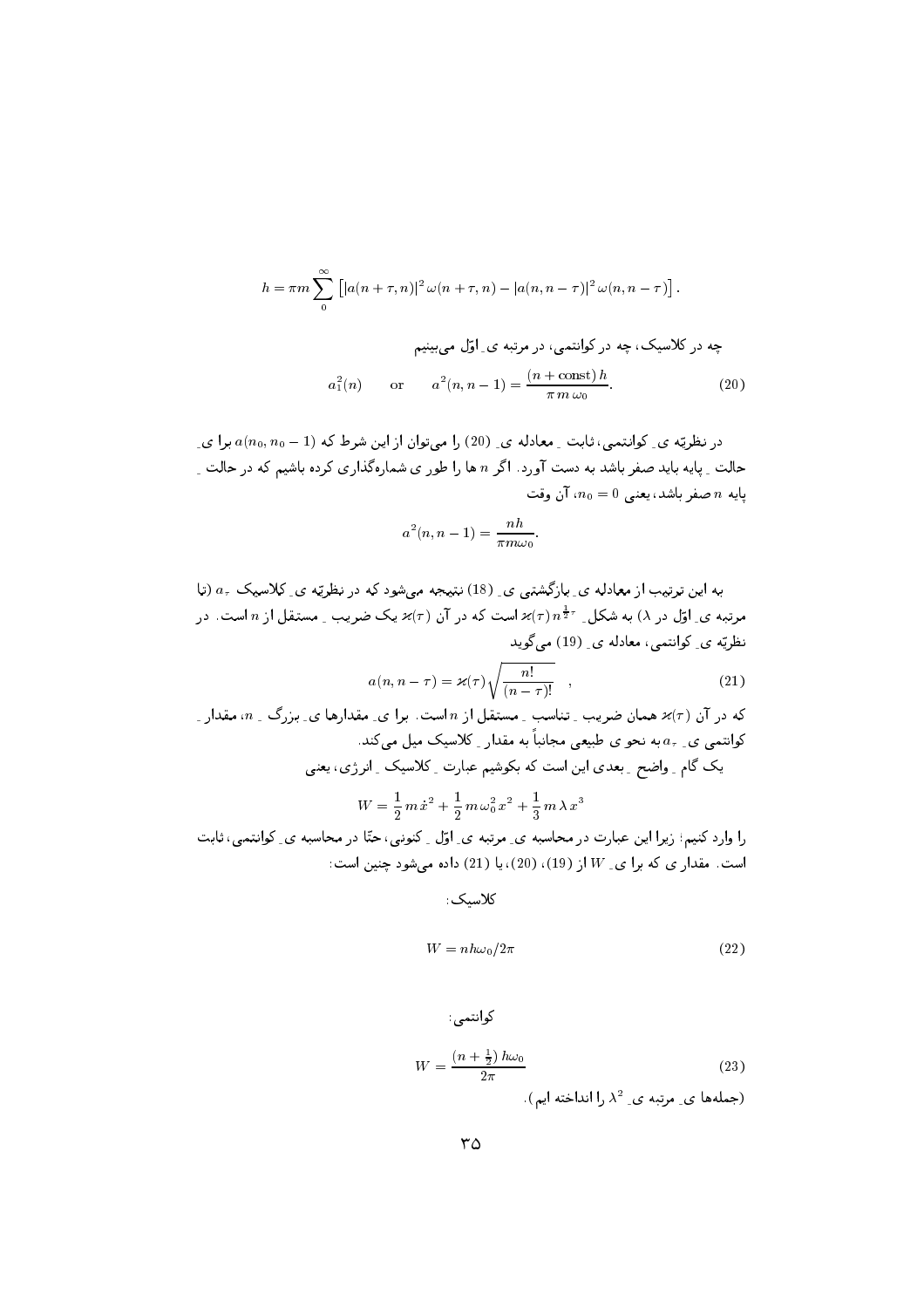$\ddot{x} + \omega_0^2 x + \lambda x^3 = 0,$ 

با به حساب آوردن <sub>-</sub> مرتبهها ي ِ بالاتر <sub>-</sub> a ،W، و ω، محاسبه ي ِ دقيقتر ي ميكنيم. برا ی ِ این نوسانگر، در حالت ِ کلاسیک می توان گذاشت

 $x = a_1 \cos \omega t + \lambda a_3 \cos 3\omega t + \lambda^2 a_5 \cos 5\omega t + \cdots$ 

ما می کوشیم سُرایش \_ کوانتمی را با قیاس با معادله ی ِ بالا بنویسیم.

$$
a(n, n-1) \cos \omega (n, n-1)t;
$$
  $\lambda a(n, n-3) \cos \omega (n, n-3)t;$  ...

کمیّتها ی ِ a هم بار ِ دیگر سریها ی ِ توانی ای در ۸ اند، سریها یی که جمله ی ِ اوّل ِ شان، نظیر ِ ِ معادله ی ِ (21)، به این شکل است.

$$
a(n, n - \tau) = \varkappa(\tau) \sqrt{\frac{n!}{(n - \tau)!}},
$$
 یہ میتوان با محاسبہ ی۔ معادلهها یی که نظیر ۔ (18) و (19) اند یافت.  
اگر از معادلهها ی ۔ (18) و (19)، س را تا مرتبه ی ۔ 2، و ه را تا مرتبه ی ۔ ۲ حساب کنیم، میبینیم

$$
\omega(n, n-1) = \omega_0 + \lambda \frac{3 n h}{8 \pi \omega_0^2 m} - \lambda^2 \frac{3 h^2}{256 \omega_0^5 m^2 \pi^2} (17 n^2 + 7) + \cdots
$$
 (24)

$$
a(n, n-1) = \sqrt{\frac{nh}{\pi \omega_0 m}} \left( 1 - \lambda \frac{3 nh}{16 \pi \omega_0^3 m} + \cdots \right).
$$
 (25)

$$
a(n, n-3) = \frac{1}{32} \sqrt{\frac{h^3}{\pi^3 \omega_0^7 m^3} n(n-1)(n-2)} \cdot \left(1 - \lambda \frac{39(n-1)h}{32 \pi \omega_0^3 m}\right).
$$
 (26)

انرزی، نه بنا بر تعریف جمله ی ِ ثابت ِ عبارت ِ

$$
\frac{1}{2} m \dot{x}^2 + \frac{1}{2} m \omega_0^2 x^2 + \frac{1}{4} m \lambda x^4
$$

است مىشود

$$
W = \frac{\left(n + \frac{1}{2}\right)h\omega_0}{2\pi} + \lambda \frac{3\left(n^2 + n + \frac{1}{2}\right)h^2}{8\cdot 4\pi^2\omega_0^2 m} -\lambda^2 \frac{h^3}{512\pi^3\omega_0^5 m^2} (17\,n^3 + \frac{51}{2}\,n^2 + \frac{59}{2}\,n + \frac{21}{2}).\tag{27}
$$

(من نتوانستم ثابت کنم که همهی ِ جملهها ی ِ تناوبی صفر میشوند، امّا همه ی ِ جملهها یی که حساب كردم صفر شدند.)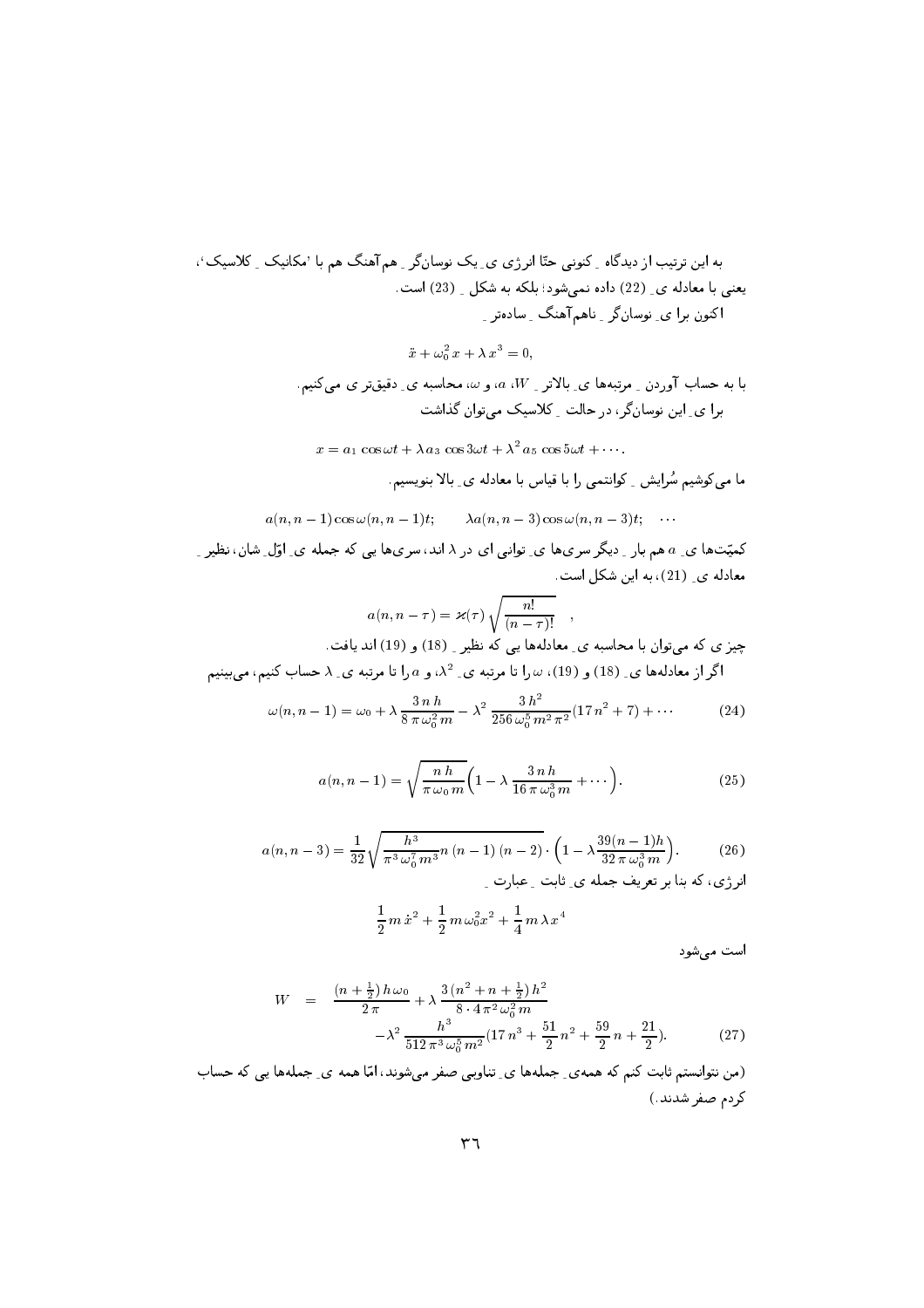با وارد کردن ِ جمله ی ِ  $\frac{1}{4}m\,\lambda\,x^4$  به عنوان ِ اختلال ی بر نوسانگر ِ همآهنگ، به کمک ِ رهیافت \_ کرامرز ـــ بُرن هم میتوان این انرژی را یافت. به نظر \_ من، این که به این ترتیب دقیقاً به معادله ی ِ (27) میرسیم تأیید ـ مهمّ ی است برا ی ِ معادلهها ی ِ کوانتمی ای که در این مقاله به عنوان \_ مبنا پذیرفته ایم. به علاوه، انرژی ای که از (27) حساب می شود معادله ی ِ زیر را بر می آورد (با  $(24)$  مقايسه كنيد).

$$
\frac{\omega(n, n-1)}{2 \pi} = \frac{1}{h} \cdot [W(n) - W(n-1)].
$$

این معادله را میتوان شرط <sub>-</sub> لازم برا ی ِ این دانست که تعیین <sub>-</sub> احتمال&ا ی ِ گذار بر طبق <sub>-</sub> معادلهها ی ِ (11) و (16) ممكن باشد.

در پایان مورد \_ یک چرخنده را در نظر می گیریم و توجّه را به ارتباط \_ معادلهها ي \_ (7) و (8) با فرمولها ی ِ شدّت برا ی ِ اثر ِ زیمان <sup>5,1)</sup>، و برا ی ِ چندتایی ها <sup>6)</sup> جلب می کنیم.

فرض کنید چرخنده الکترون ی باشد که در شعاع ِ ثابت ِ a دور ِ هسته ای میگردد. از معادلههای \_ حرکت، چه کلاسیک چه کوانتمی، به سادهگی نتیجه میشود که الکترون در یک صفحه، رو ی ِ دایره ای به شعاع ِ a با سرعت ِ زاویهای ی ِ ω به طور ِ یکنواخت دور ِ هسته میچرخد. شرط کوانتمی ی (16)، بنا بر (12) می گوید

$$
h = \frac{\mathrm{d}}{\mathrm{d}n} \left( 2\pi m a^2 \omega \right),\,
$$

وينا پر (16) مے گويد

$$
h = 2 \pi m \left\{ a^2 \omega (n + 1, n) - a^2 \omega (n, n - 1) \right\}
$$

که از اینها، در هر دو مورد، نتیجه می شود

$$
\omega(n, n-1) = \frac{h\left(n + \text{const}\right)}{2\pi m a^2}
$$

این شرط که تابش در حالت ِ بایه  $(n_0 = 0)$  باید صفر شود به رابطه ی ِ زیر منجر می شود.

$$
\omega(n, n-1) = \frac{hn}{2\pi m a^2}.\tag{28}
$$

انرژی هست

$$
W = \frac{1}{2}mv^2,
$$

یا، با توجّه به معادلهها ی (7) و (8)  $W = \frac{m}{2}a^2 \frac{\omega^2(n, n-1) + \omega^2(n+1, n)}{2} = \frac{h^2}{8\pi^2 m a^2}(n^2 + n + \frac{1}{2}),$  $(29)$ که باز هم شرط \_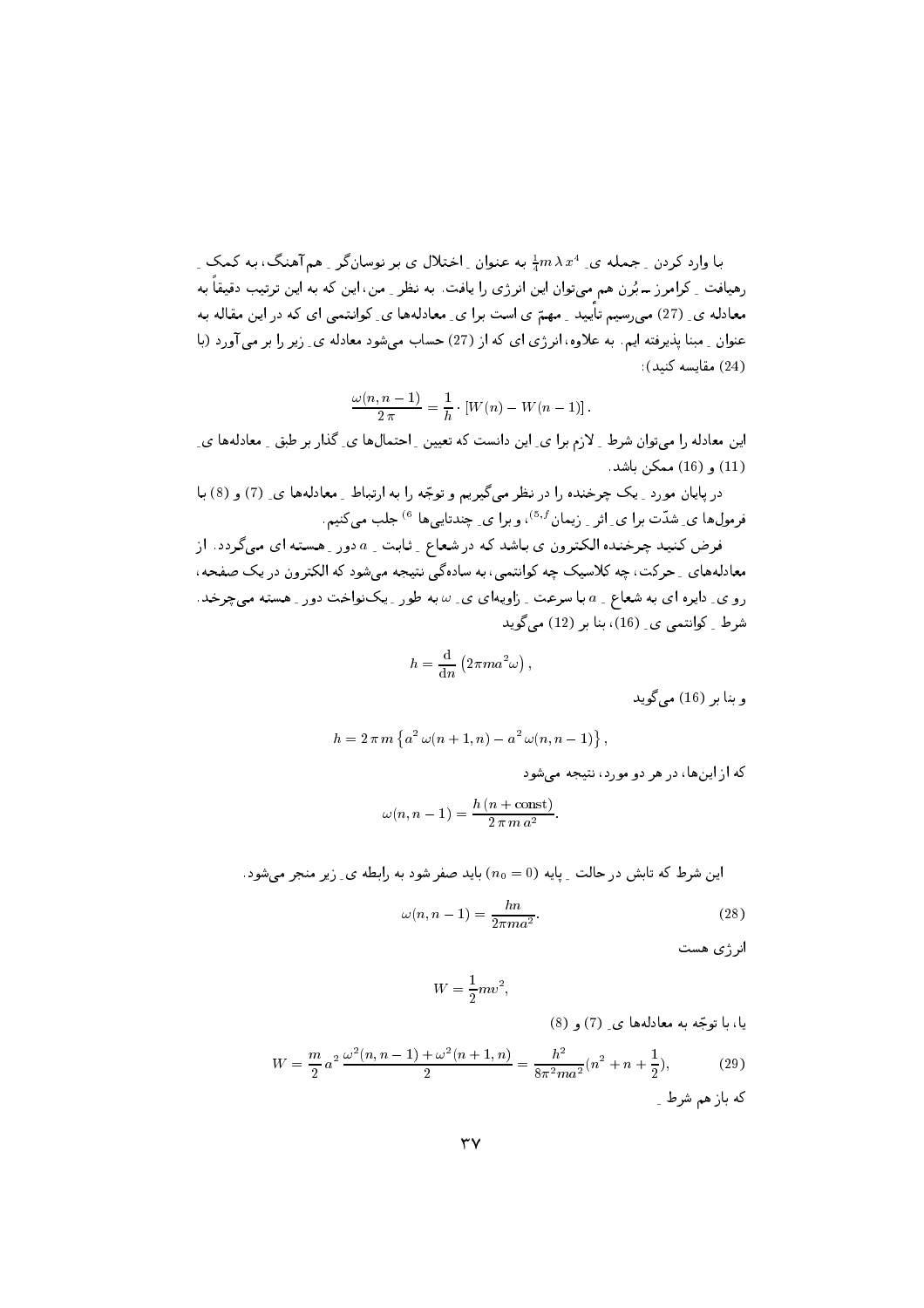$$
\omega(n, n-1) = (2\pi/h) [W(n) - W(n-1)]
$$

-) 

ب المستوان الإسلام التي المستهدار المستوان التي المحادث المستوات التي تستوات المستوات المستوات المستوات المستو می تنتید، میتوان چنین تفت: بنا بر تارهای ِ ترانسِر ۱۰ به نظر می رسد طیفها ی ِ بس نواری (سامل ِ  $U \setminus V$  ، الله المرتبط المستقص المستقص المستقص المستقص المستقص المستقص المستقص المستقص المستقص المستقص المستقص ن المراد المسافر المراس المراسم المراسم المسافر المسافر المسافر المسافر المسافر المسافر المسافر المسافر المسافر شود، تا کنون مجبور بوده ایم با توسّل به کوانتش ِ نیمهصحیح توضیح اش بدهیم.

برآ ی۔ آن که به فرمول <sub>-</sub> کودسمیت <sup>ن</sup> ــ کرنیک ` ــ هنل ` برآ ی۔ چرحنده برسیم، باید حوزه ی۔ مسئلهها ی ِ با یک درجه ی ِ آزادی را ترک کنیم. فرض میکنیم چرخنده در فضا جهت ی دارد که حیل ی به آرامی خون <sub>-</sub> محور *- » ـ* یک میدان <sub>-</sub> خارجی پیش روی ی. ۷ دارد. قر*ص* تنبید عدد ـ - نوائنگی ی ِ متناظر با این پیش روی  $m$  باشد. به این ترتیب این خریب با معادنامه ی ِ ریز تمایش داده میشود

$$
z: a(n, n-1; m, m) \cos \omega(n, n-1)t
$$
  

$$
x + iy: b(n, n-1; m, m-1) e^{i[\omega(n, n-1)+\mathfrak{v}]}t;
$$
  

$$
b(n, n-1; m-1, m) e^{i[\omega(n, n-1)+\mathfrak{v}]}t.
$$

<u> ب اس است.</u>

$$
x^2 + y^2 + z^2 = a^2.
$$
  
این معادله به دلیل ۔ (7) منجر میشود به <sup>(8</sup>

$$
\frac{1}{2} \left\{ \frac{1}{2} a^2 (n, n-1; m, m) + b^2 (n, n-1; m, m-1) + b^2 (n, n-1; m, m+1) + \frac{1}{2} a^2 (n+1, n; m, m) + b^2 (n+1, n; m-1, m) + b^2 (n+1, n; m+1, m) \right\} = a^2.
$$
\n(30)

$$
\frac{1}{2} a(n, n-1; m, m) a(n-1, n-2; m, m)
$$
  
=  $b(n, n-1; m, m+1) b(n-1, n-2; m+1, m)$   
+ $b(n, n-1; m, m-1) b(n-1, n-2; m-1, m).$  (31)

شرط ِ كوانتمى ي ِ (16) را هم داريم.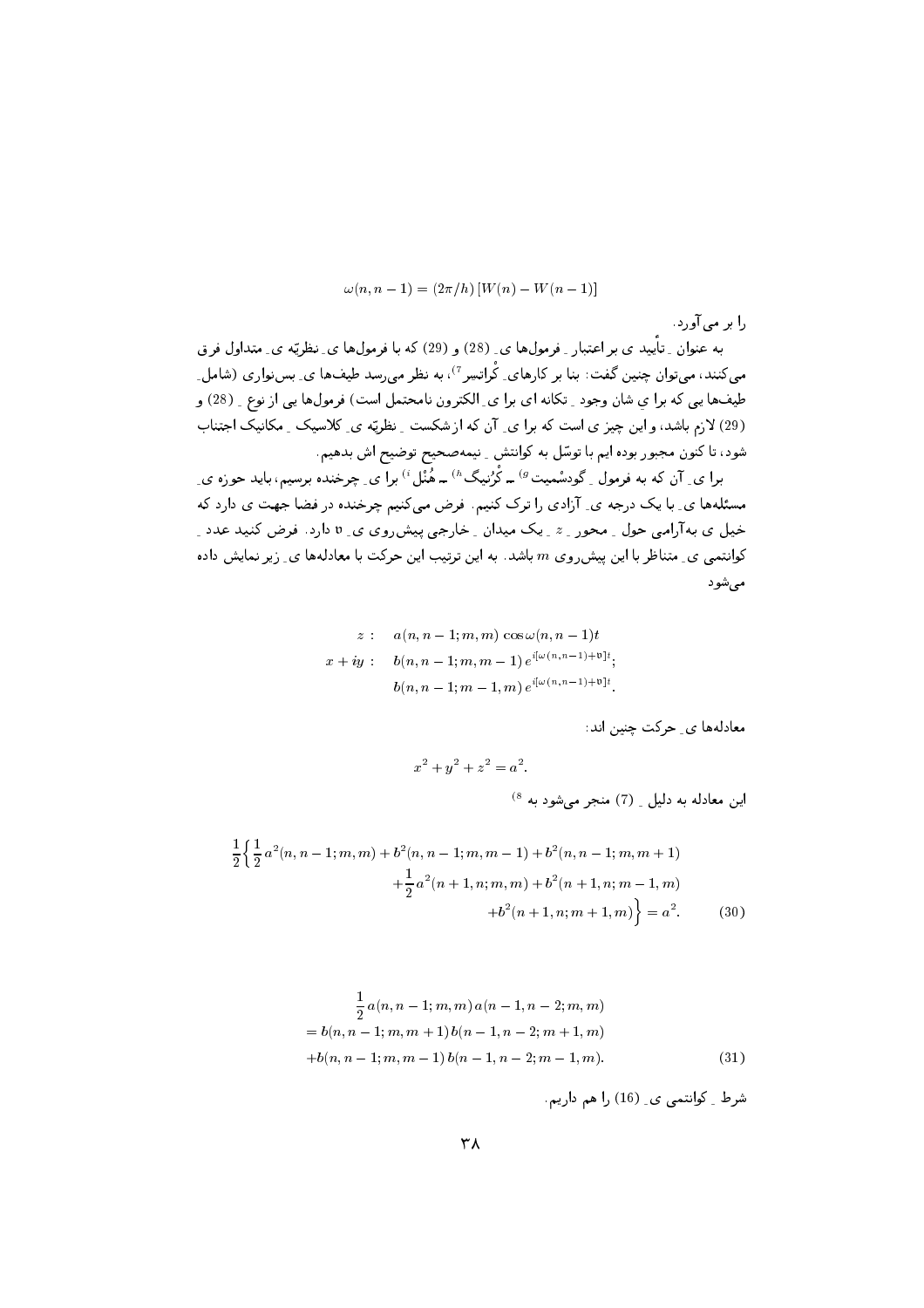$$
2 \pi m \left\{ b^{2}(n, n-1; m, m-1) \omega(n, n-1) - b^{2}(n, n-1; m-1, m) \omega(n, n-1) \right\} = (m + \text{const})h.
$$
\n(32)

ر سے اس سے اپنے اس کے اس اور اس اور اس اور اس اور اس اور اس کے اس اور اس کے اس اور اس کے اس کے اس کے اس کے اس

$$
\frac{1}{2}a_0^2 + b_1^2 + b_{-1}^2 = a^2;
$$
  
\n
$$
\frac{1}{4}a_0^2 = b_1 b_{-1};
$$
  
\n
$$
2 \pi m (b_{+1}^2 - b_{-1}^2)\omega = (m + \text{const})h.
$$
 (33)

U\$ =O : <sup>7</sup> 2 d M / B 5V & - & <sup>4</sup> <sup>4</sup> 5   كافي اند.

\2  5 UV - UV UV # F R/ B 5"

$$
b(n, n-1; m, m-1) = a \sqrt{\frac{(n+m+1)(n+m)}{4(n+\frac{1}{2})n}};
$$
  

$$
b(n, n-1; m-1, m) = a \sqrt{\frac{(n-m)(n-m+1)}{4(n+\frac{1}{2})n}};
$$
  

$$
a(n, n-1; m, m) = a \sqrt{\frac{(n+m+1)(n-m)}{(n+\frac{1}{2})n}};
$$
 (34)

این عبارتیک با ترمون، ی و دستیت، ترتیب، و همل می خواهد. اما، به شاده یی تمی توان دیگا ت این عبدرحامه تعهد عن رسمانده ما بر ۱٬۰۶۷٬۰۷۷٬۰۷۷٬۰۷۵٬۰۷۵٬۰۷۵٬۰۷۵٬۰۷۵٬۰۰۷٬۰۰۷٬۰۷ سرحسانی سرزی، استعداد این مثل یابت است. (شرحسانی شرزی مشتر شمان <sub>-</sub> » و » در امرز است. مقایسه کنید با مقالهها *ی ِ* گرنیک؛ رَمَرِقِلد <sup>ن</sup>َ و هنل؛ و راسل که در ارجاع ِ ِ قبل امد.)

با به کار بردن <sub>-</sub> ملاحظات ی مشابه <sub>-</sub> چیزها یی که در بالا آمد در فرمولها ی ِ شدّت <sub>-</sub> چندتایی، ليس المستقل المستقل المستقل المستقل المستقل المستقل المستقل المستقل المستقل المستقل المستقل المستقل المستقل المستقل - 1973 - 1985 - 1986 - 1987 - 20 - 1987 - 1988 - 1986 - 1987 - 1988 - 1987 - 1988 - 1987 - 1988 - 19

در این مقاله روش ی برا ی ِ معین تردن ِ دادهها ی ِ تواننمی آرانه دادیم ته بر پایه ی ِ روابط ِ بین ۱۰ تمیت می که مساهدهپدیر است. این که آیا چنین روس ی آرضا گننده هست، یا که فقط رهیافت ۱۰ M OB KB 
 <4[V - # M4 M H  2 :H 
43 - 
 O 
 5X4#8 
 M g>= 
  cU
 - 2@ 
43 73 445 5 (  
 ?J 74H